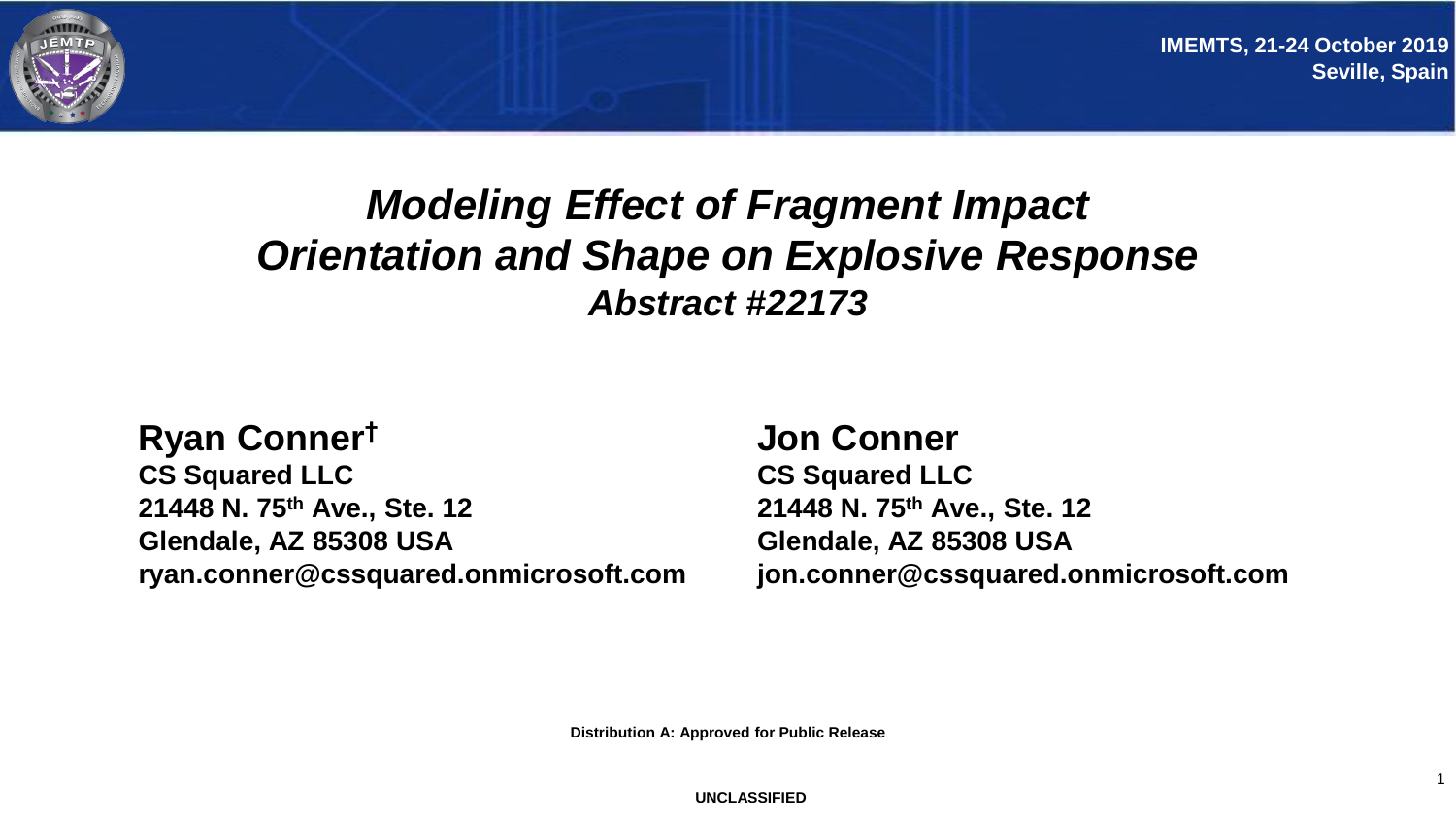



- ➢ *Fragment Impact Test Background*
- ➢ *Technical Approach*
- ➢ *Results – Standard Fragment*
- ➢ *Results – Spherical Fragment*
- ➢ *Summary and Conclusions*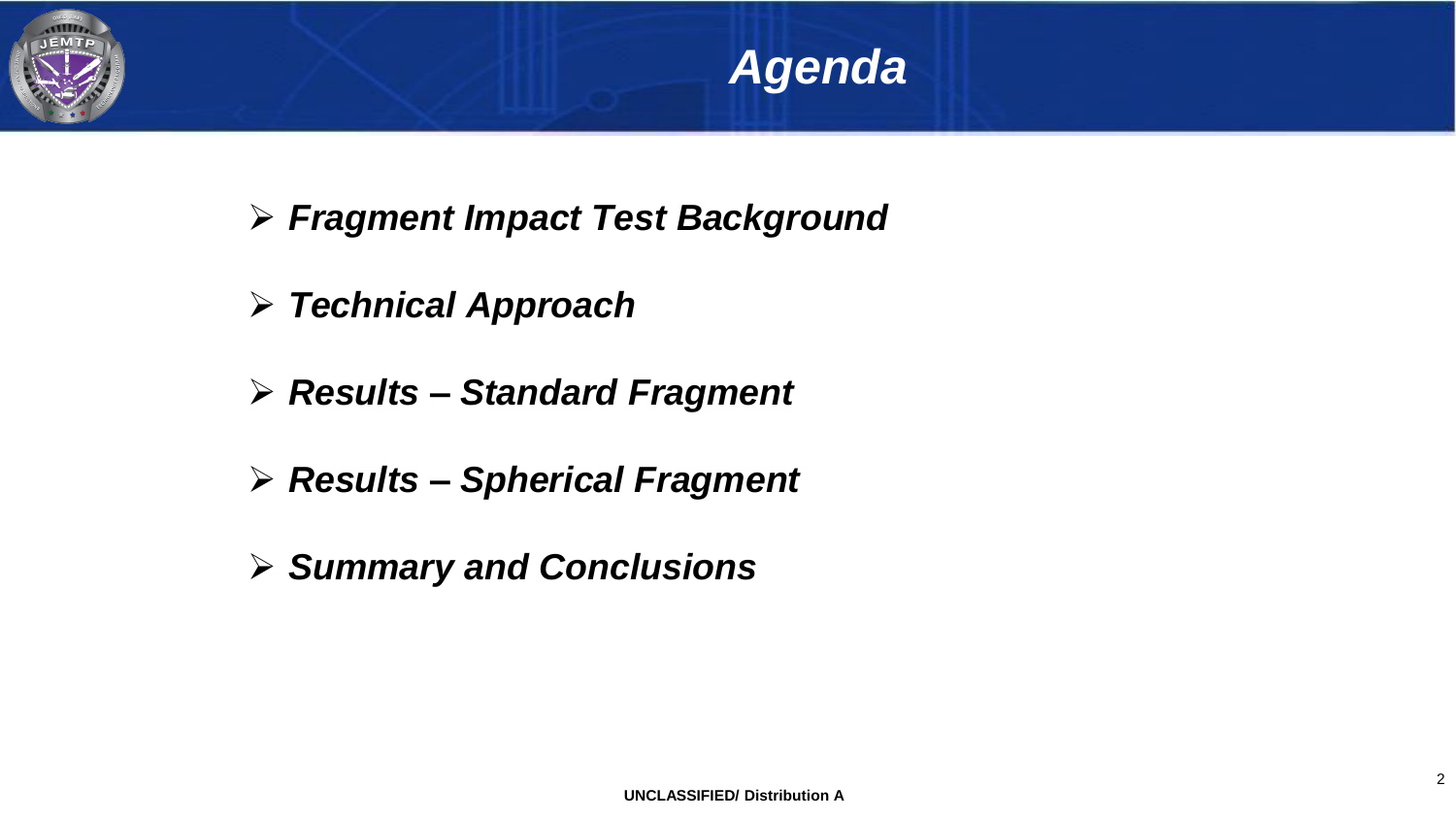

# *Background*

- ➢ *The Fragment Impact Test is conducted to assess the violence of reaction of a munition subjected to highvelocity impact of a fragment meant to simulate an aerial bomb or artillery projectile fragment*
- ➢ *Due to asymmetry of fragment design future tests may include costly efforts to measure the orientation of the fragment at impact*
	- *Measurement currently not required by test standard*
- ➢ *What is effect of fragment impact orientation on the response of a munitions' high explosive fill, and is this effect significant enough to invalidate a test?*



**Standard Fragment Design**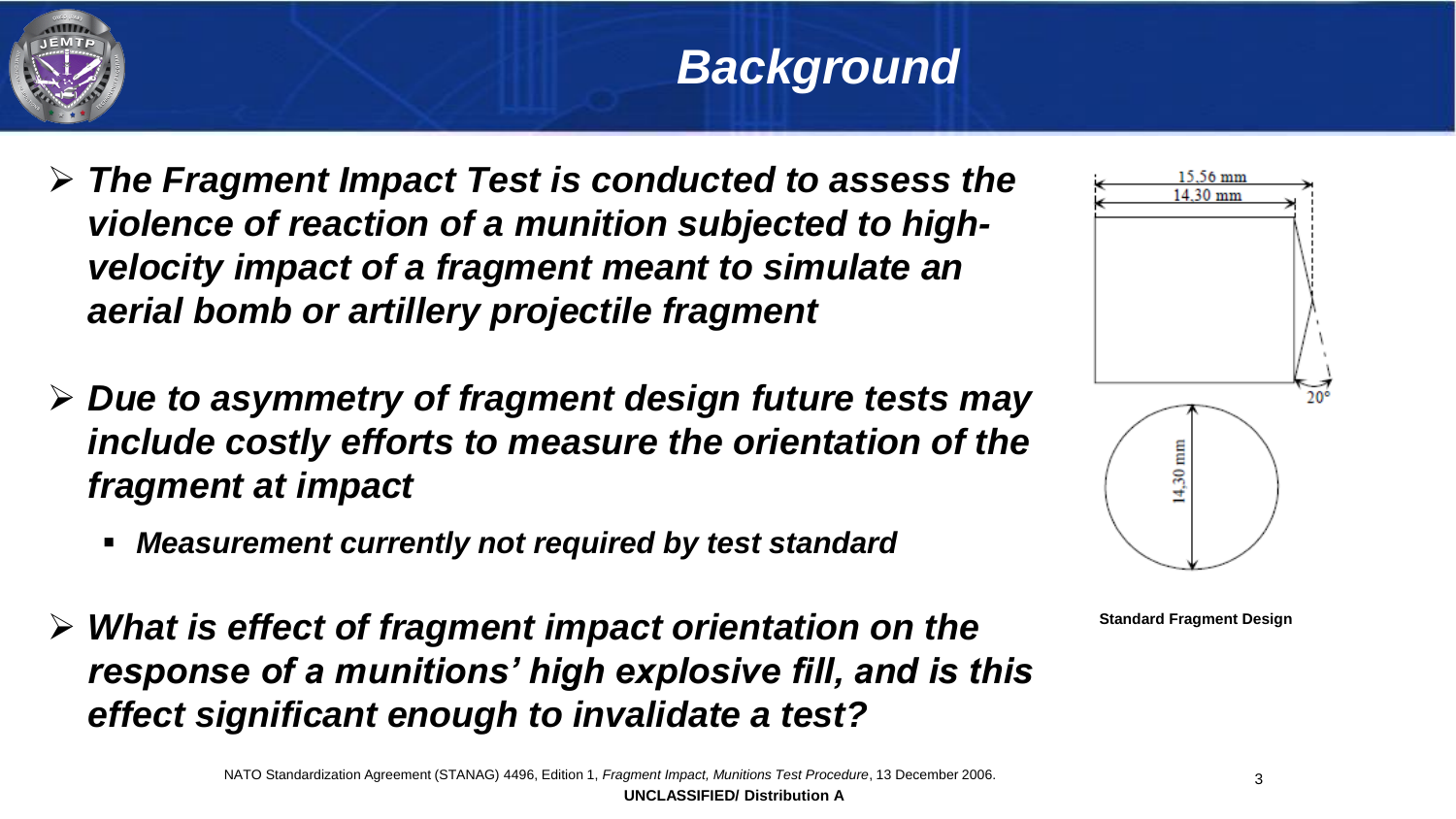

# *Technical Approach*

- ➢ *Three continuum mechanics finite element models developed to simulate the effects of fragment impact orientation on the initial transient pressure in a high explosive fill just beneath the shell casing wall following impact*
	- *Models simulate notional 155 mm diameter munition with 2:1 length to diameter aspect ratio with 4340 steel casing thicknesses of 0.5", 0.25", and 0.125"*
	- *All simulations run explicit Lagrangian using 3D, half-symmetry finite element models*
- ➢ *High Explosive material selected was Composition B* 
	- *Mixture of TNT and RDX*
	- **Modeled using a reactive flow Ignition and Growth Model with a constitutive Elastic/Plastic** *strength model for the unreacted material.*
- ➢ *4340 Steel casing and mild steel fragment modeled using Johnson-Cook constitutive material model with a Mie-Gruneisen Equation of State*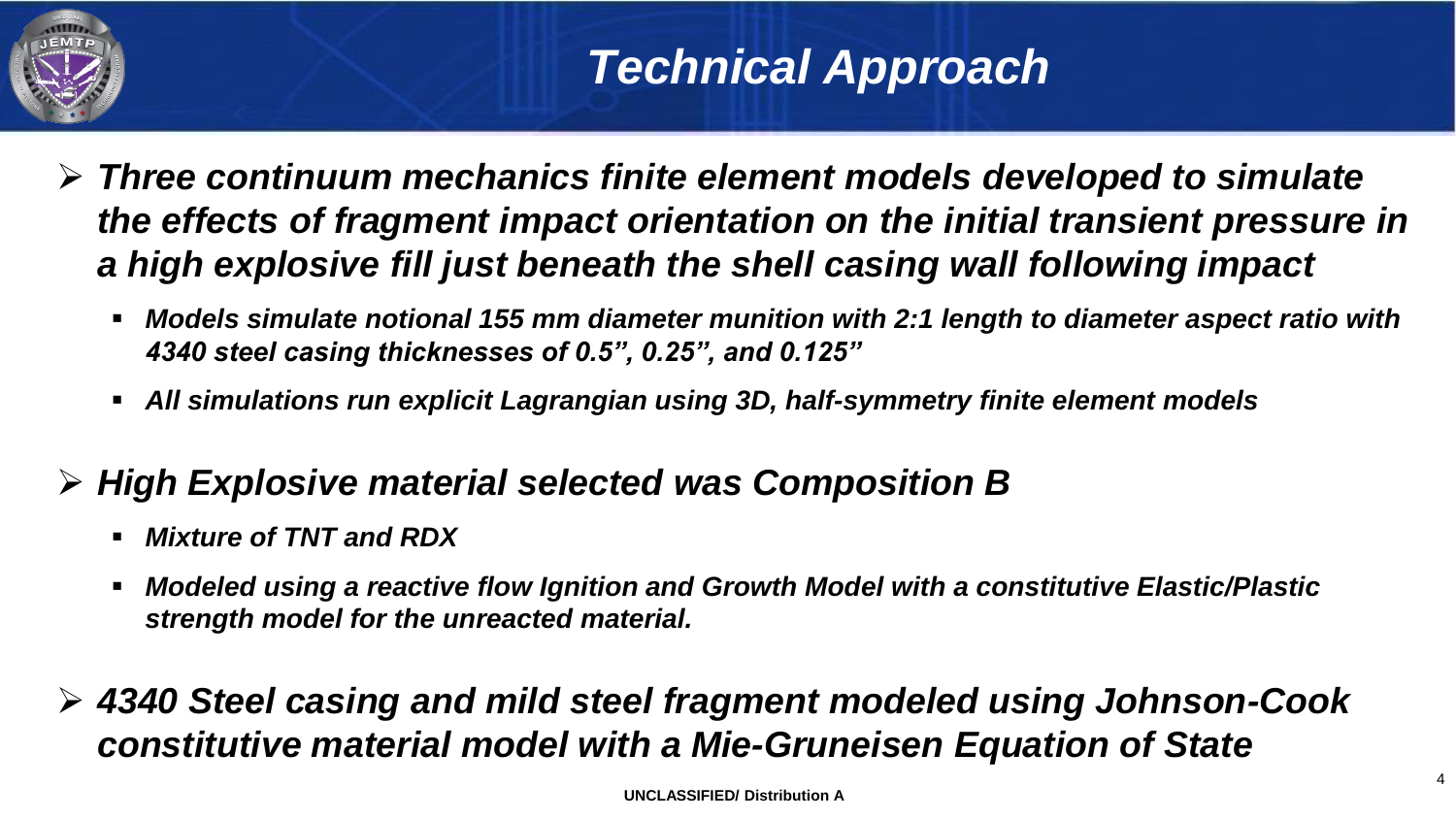

# *Technical Approach (cont.)*

#### ➢ *All models run with fragment impacting at five different orientations*

- *Fragment angles of 0°, 2°, 5°,10°, 20° were simulated*
	- *0° defined as fragment oriented with its cylindrical axis perpendicular to munition shell body axis of symmetry*
- *Fragment impact velocity modeled at 8300 ft/s*
- ➢ *Models were also run using a spherical fragment of same mass as standard conical fragment* 
	- *Results were compared to standard fragment at 0° to assess feasibility of spherical fragment as a replacement for standard fragment*
- ➢ *All models have a mesh zoning of 20 zones/cm*
- ➢ *All models were run using LS-DYNA, developed and marketed by Livermore Software Technology Corporation (LSTC)*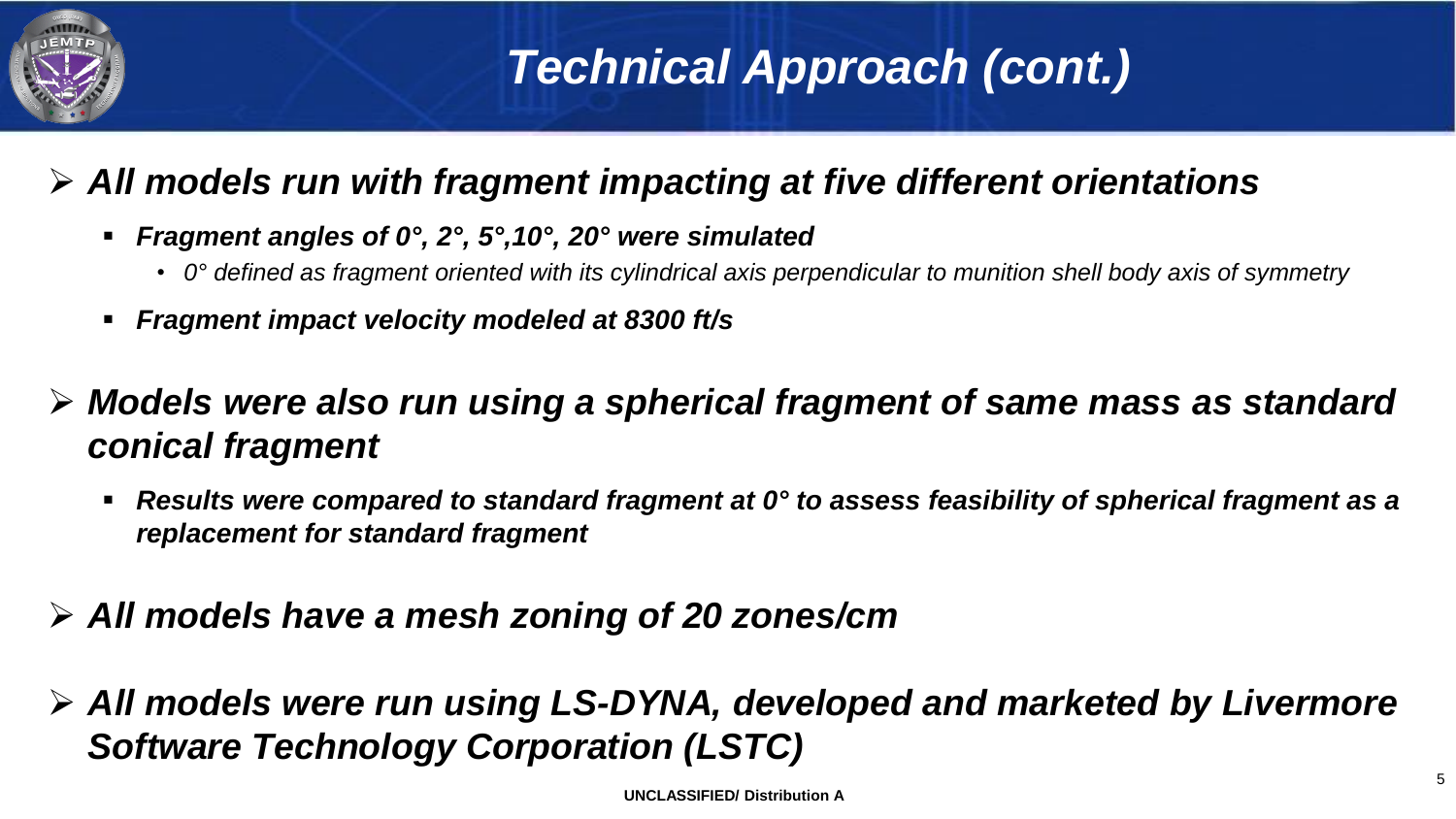

# *3D Half-Symmetry Model of Fragment Impact Test*

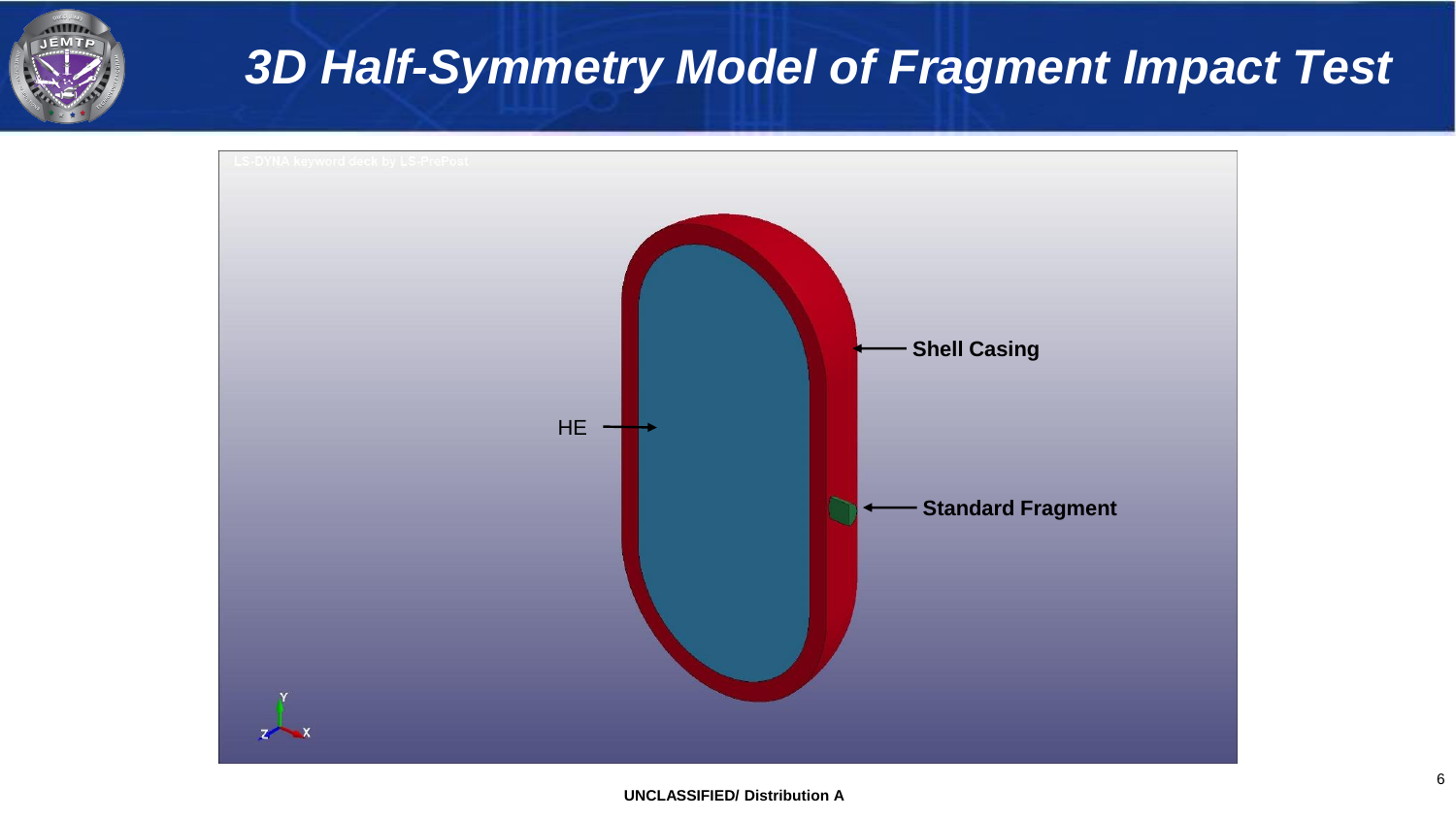

- ➢ *All simulations were run for a total of 8 µsec*
- ➢ *For each simulation, a pressure-time history was recorded for an element in the HE closest to the HE/shell casing interface that experienced the highest initial pressure after fragment impact* 
	- *Pressure history was recorded for selected element every 0.001 µsec*

#### ➢ *Following slides show:*

- Pressure contour of the 0.5" shell model at 2, 4, 6, and 8 µsec after fragment impact for a fragment *orientation of 0°, illustrating the shock to detonation transition occurring in the Composition B high explosive material* 
	- *Detonation occurred with all fragment orientations and shell thicknesses*
- *Pressure vs. time history plot at the selected elements for the five different fragment impact orientations. Also provided is a summary table of the peak pressure experienced in the HE immediately after impact.*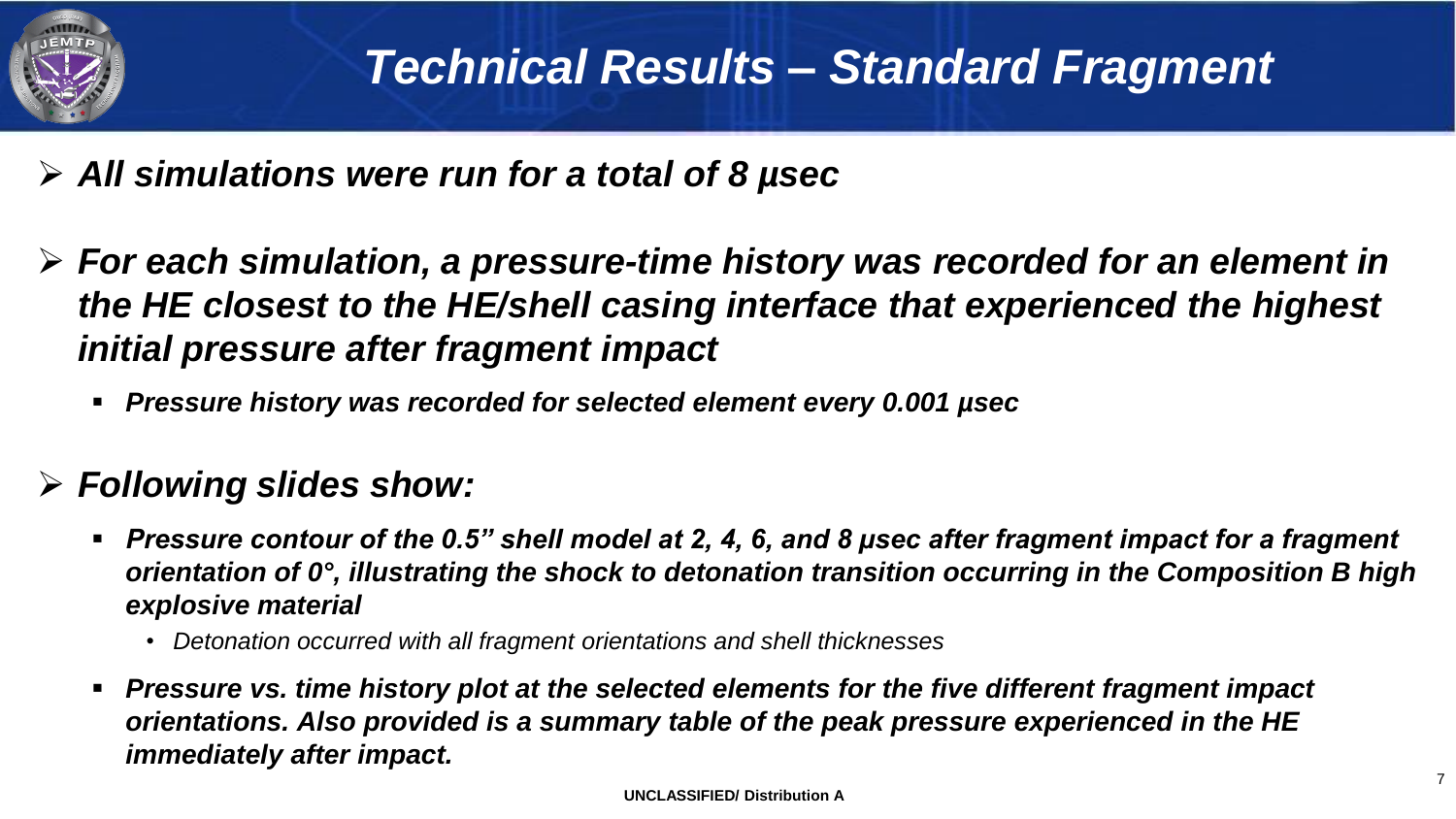

# *Pressure Contours – Standard Fragment at 0° 2, 4, 6, and 8 µsec*

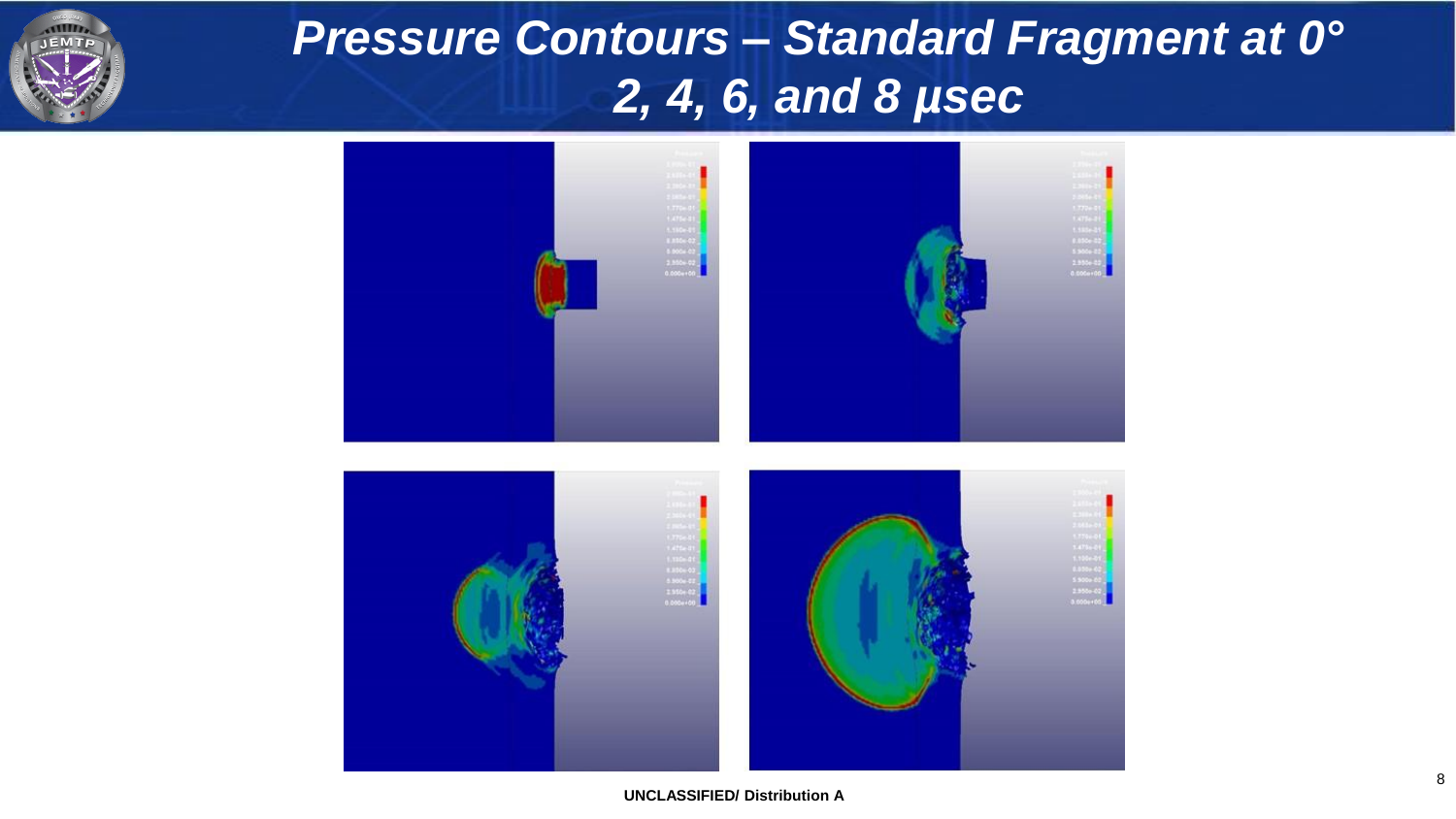

### *Technical Results – 0.5" Thick Steel Shell Casing*



**Change from 0°**

**(%)**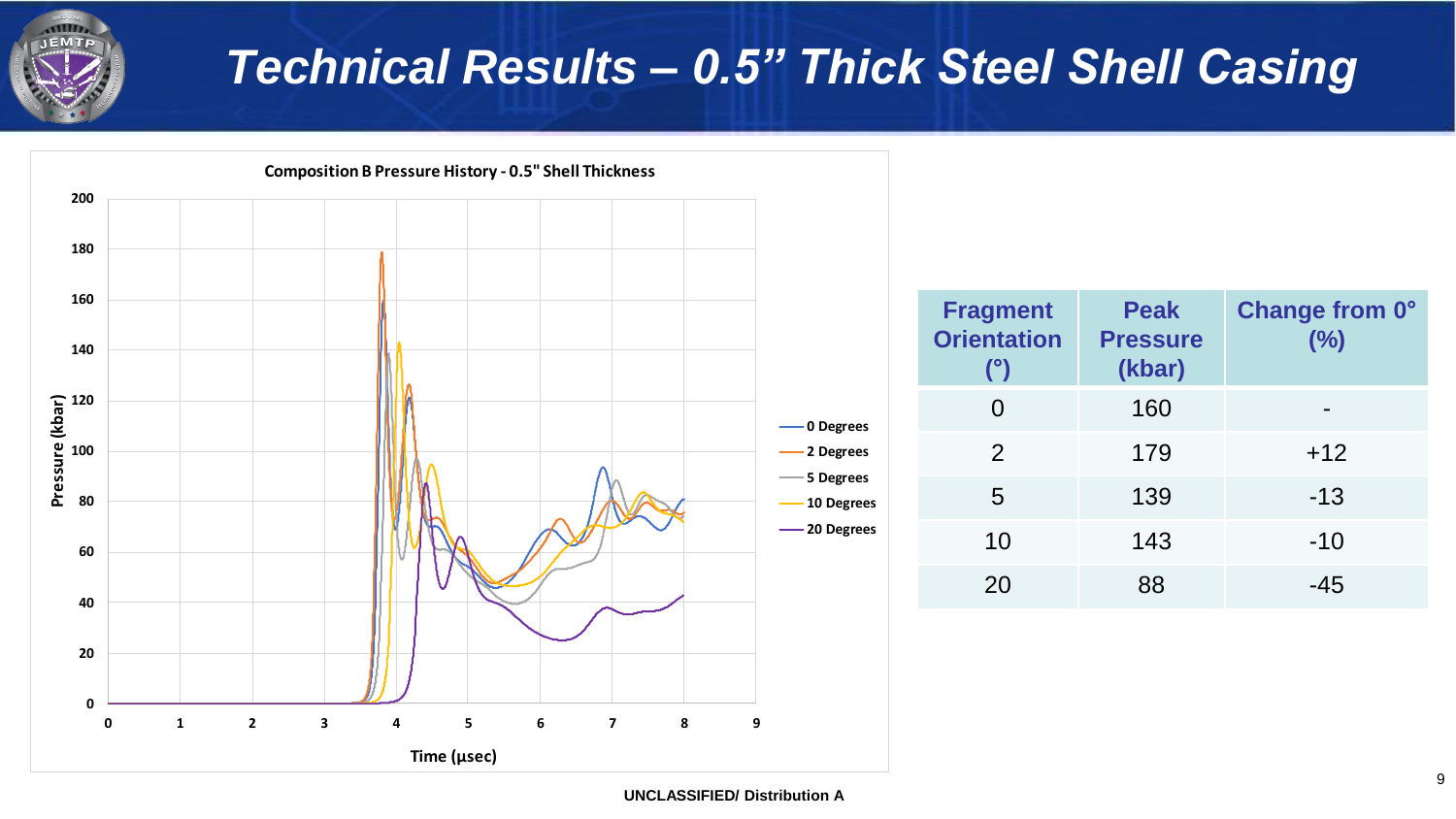

# *Technical Results – 0.25" Thick Steel Shell Casing*



| <b>Fragment</b><br><b>Orientation</b><br>$(^\circ)$ | <b>Peak</b><br><b>Pressure</b><br>(kbar) | <b>Change from 0°</b><br>(%) |
|-----------------------------------------------------|------------------------------------------|------------------------------|
| 0                                                   | 249                                      |                              |
| 2                                                   | 272                                      | $+9$                         |
| 5                                                   | 274                                      | $+10$                        |
| 10                                                  | 291                                      | $+17$                        |
| 20                                                  | 286                                      | $+15$                        |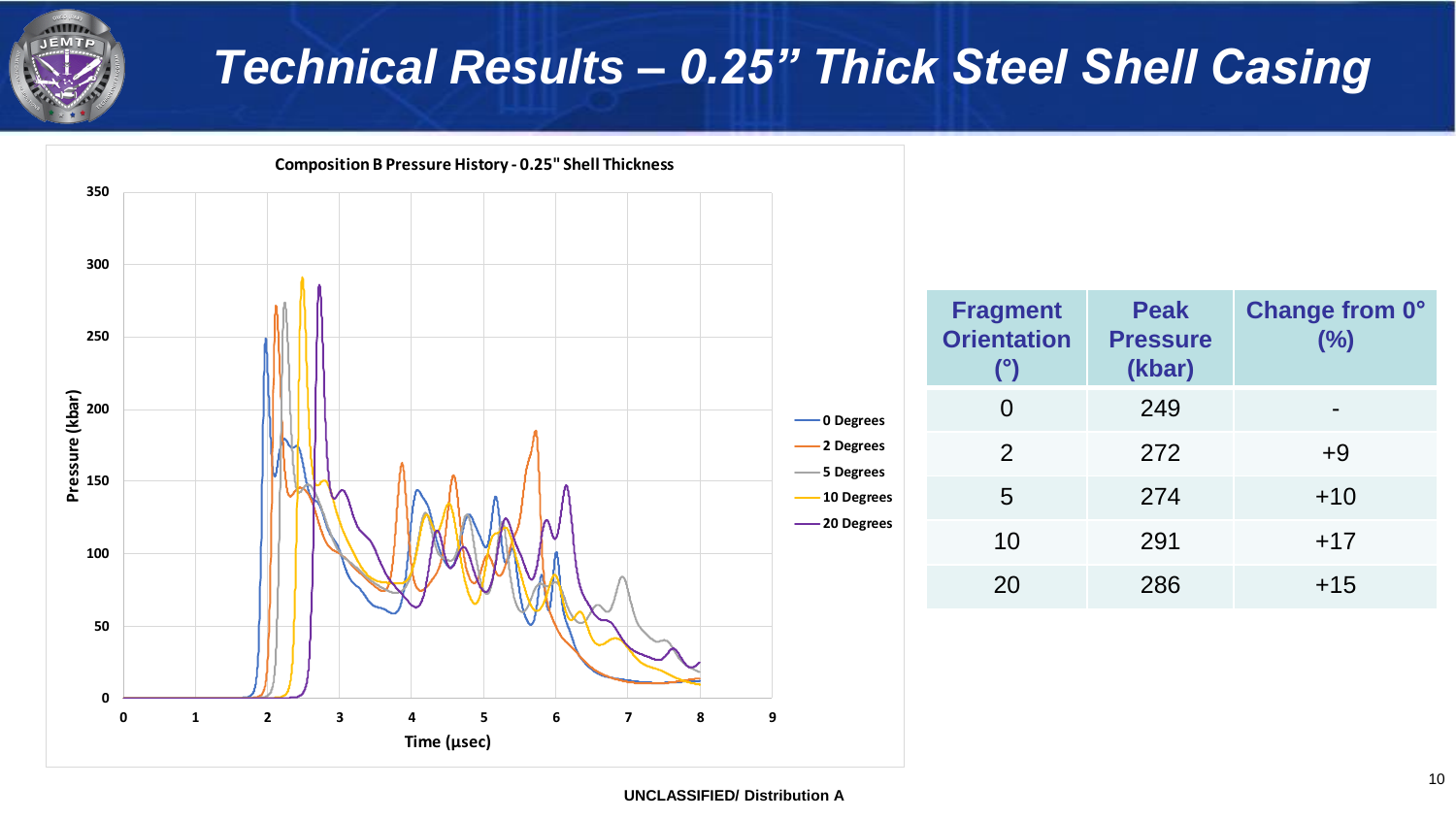

## *Technical Results – 0.125" Thick Steel Shell Casing*

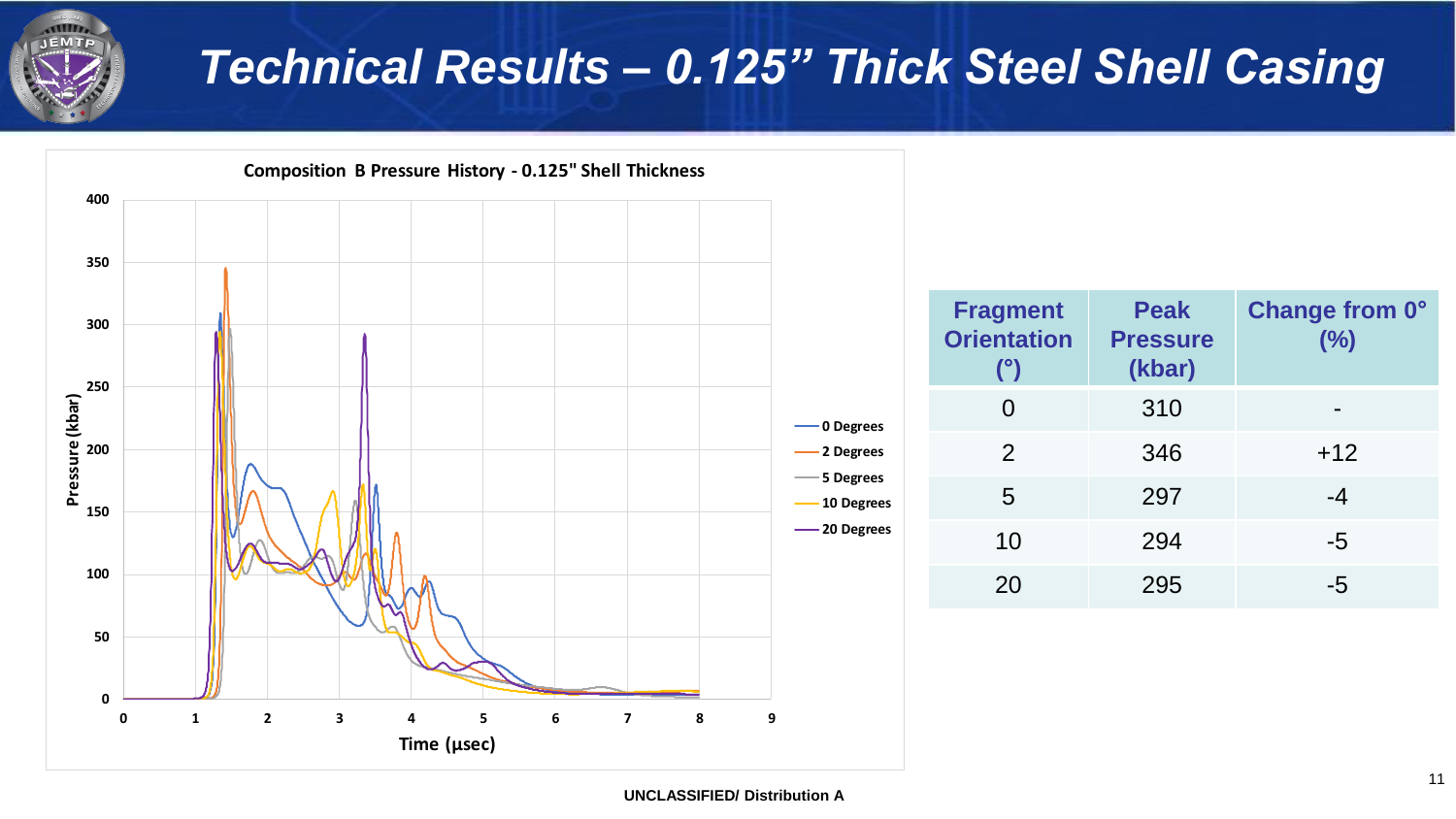

#### *Technical Results – Spherical Fragment*

- ➢ *One possible solution for alleviating the need to measure fragment impact angle is to replace the current conical fragment with fully symmetrical spherical fragment*
- ➢ *To investigate this solution, the same 3D, half-symmetry, explicit Lagrangian models of varying shell thickness used for the standard fragment were utilized* 
	- *Conical fragment was replaced with spherical fragment of the same mass*
	- *All materials and material properties remained as previously described*
	- *Fragment impact velocity modeled remained at 8300 ft/sec*
- ➢ *Following slides show:*
	- Pressure contour of the 0.25" shell model at 2, 4, 6, and 8 µsec after fragment impact, illustrating *the shock to detonation occurring in the Composition B high explosive material* 
		- *Detonation occurred with all shell thicknesses*
	- *Pressure vs. time history plot comparing standard fragment with the spherical fragment. Also provided is a summary table of the peak pressure experienced in the HE immediately after impact*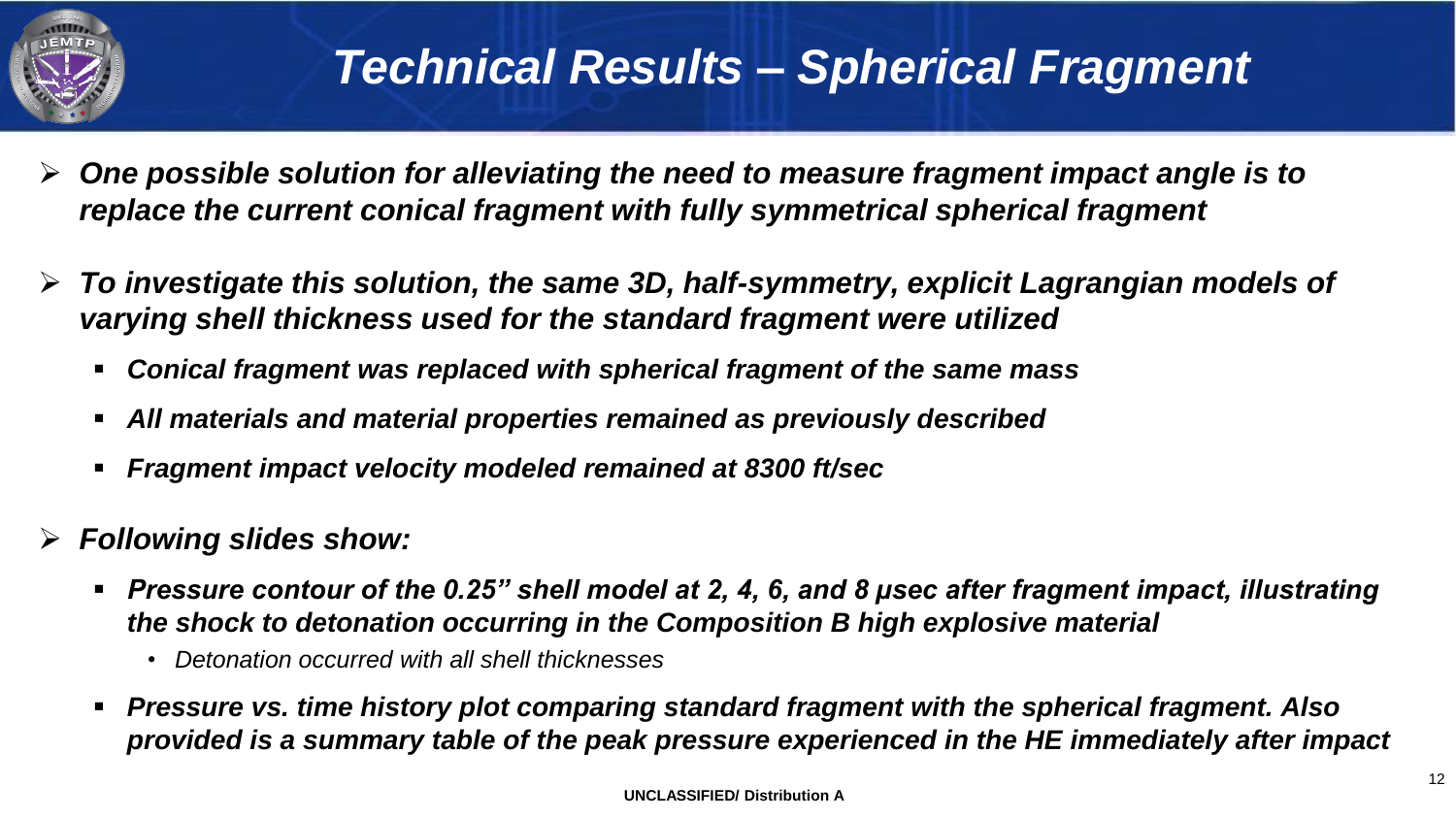

# *Pressure Contours – Spherical Fragment 2, 4, 6, and 8 µsec*

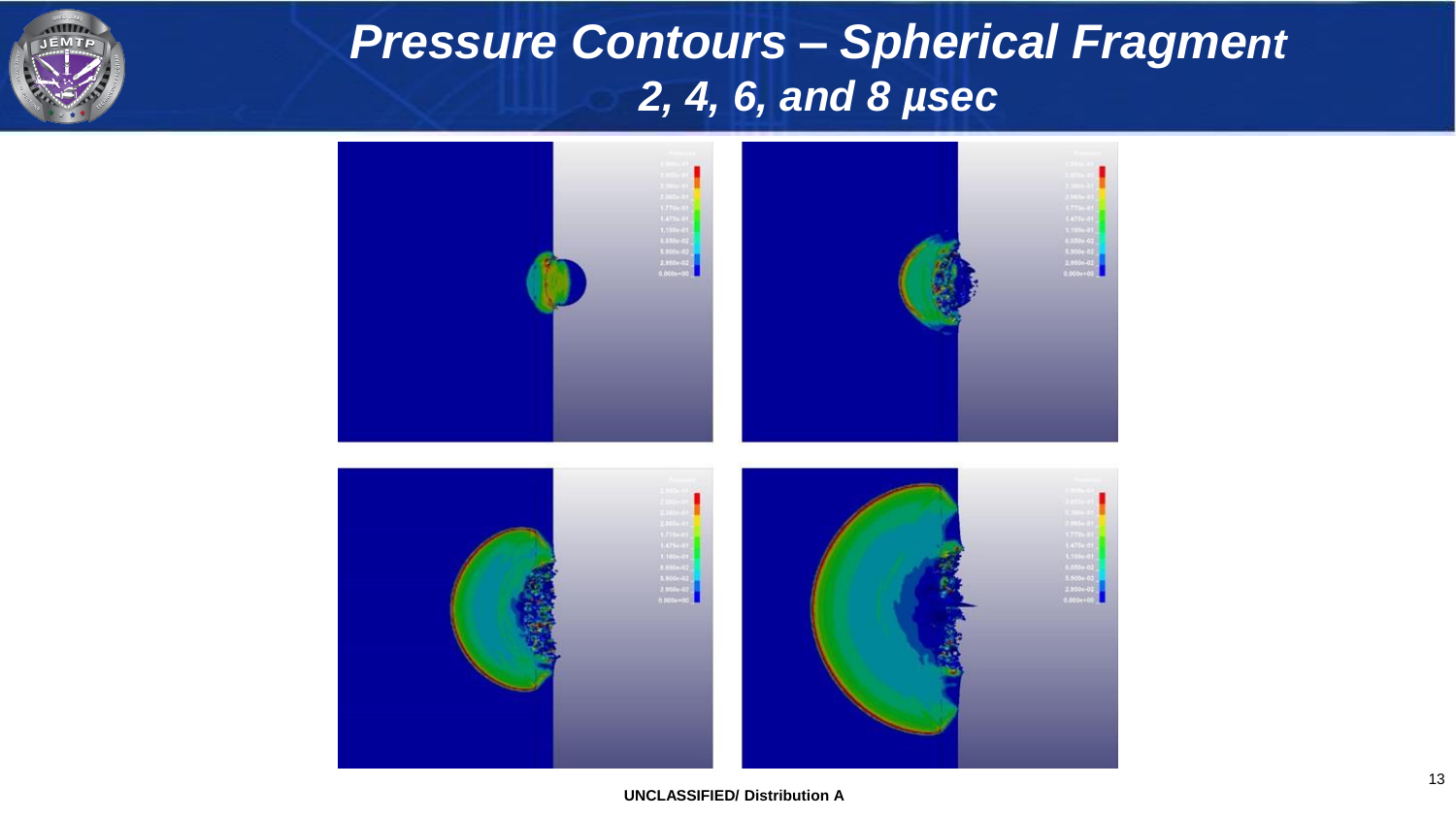

# *Technical Results – 0.5" Thick Steel Shell Casing*

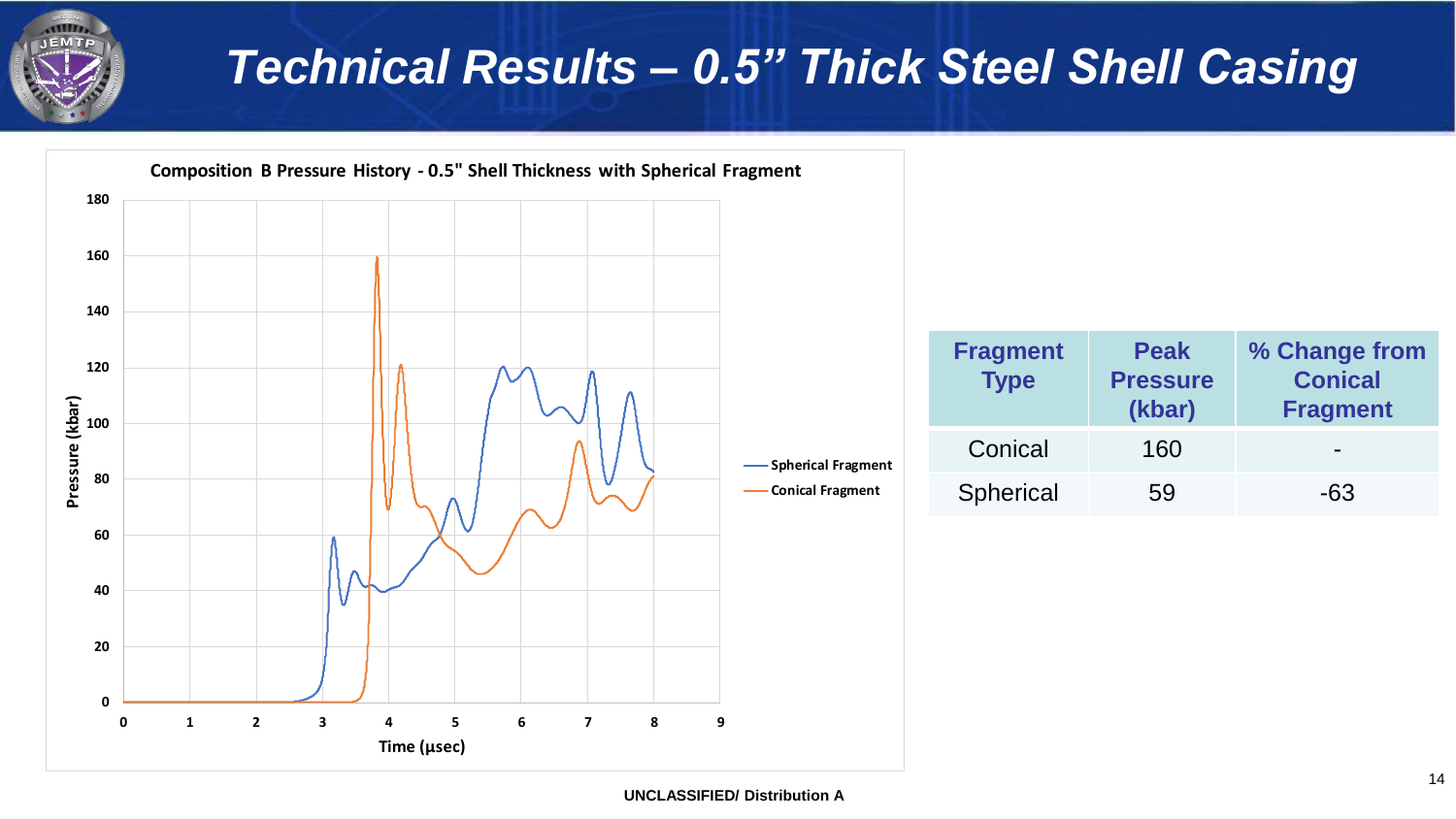

# *Technical Results – 0.25" Thick Steel Shell Casing*

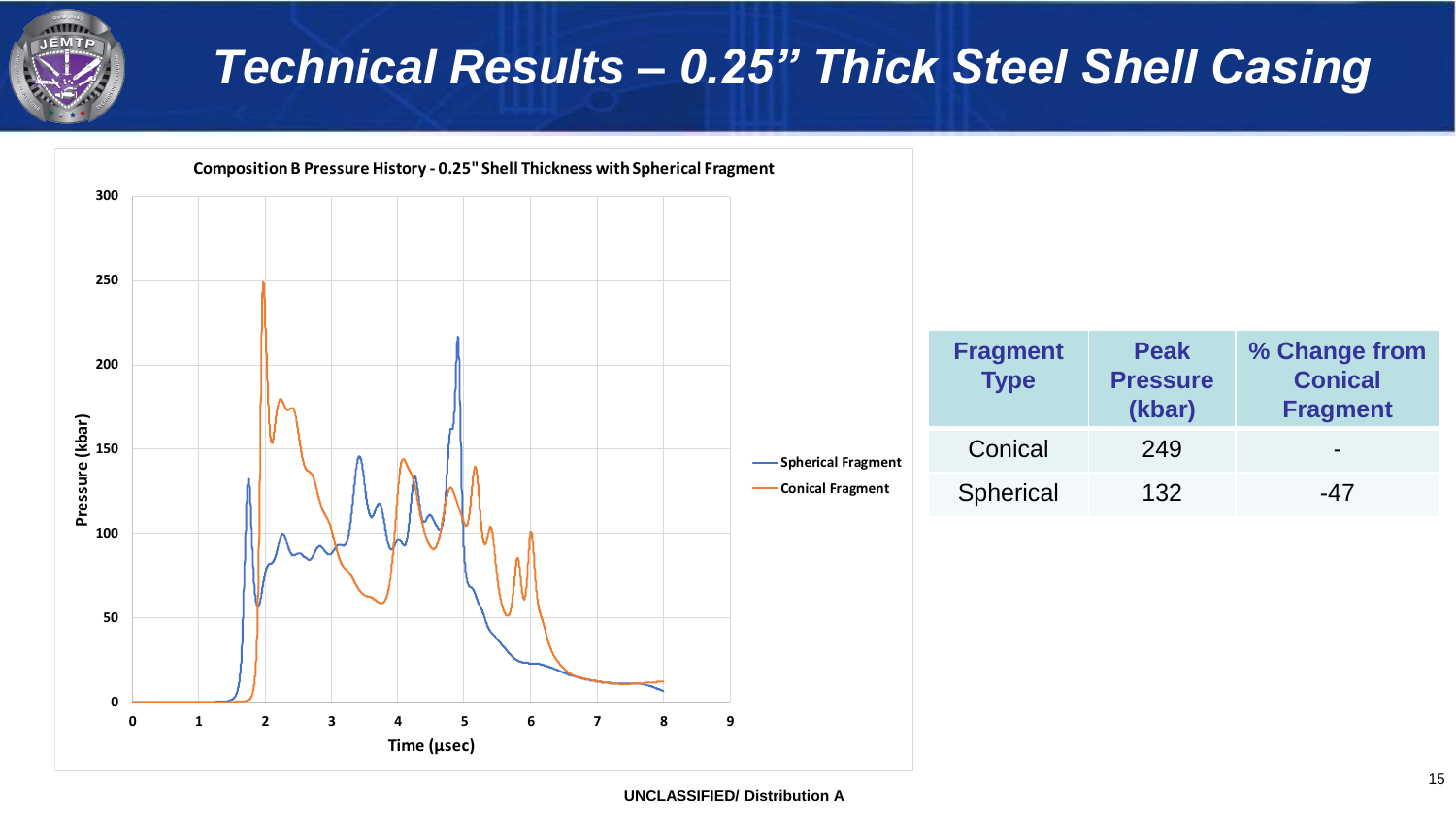

# *Technical Results – 0.125" Thick Steel Shell Casing*

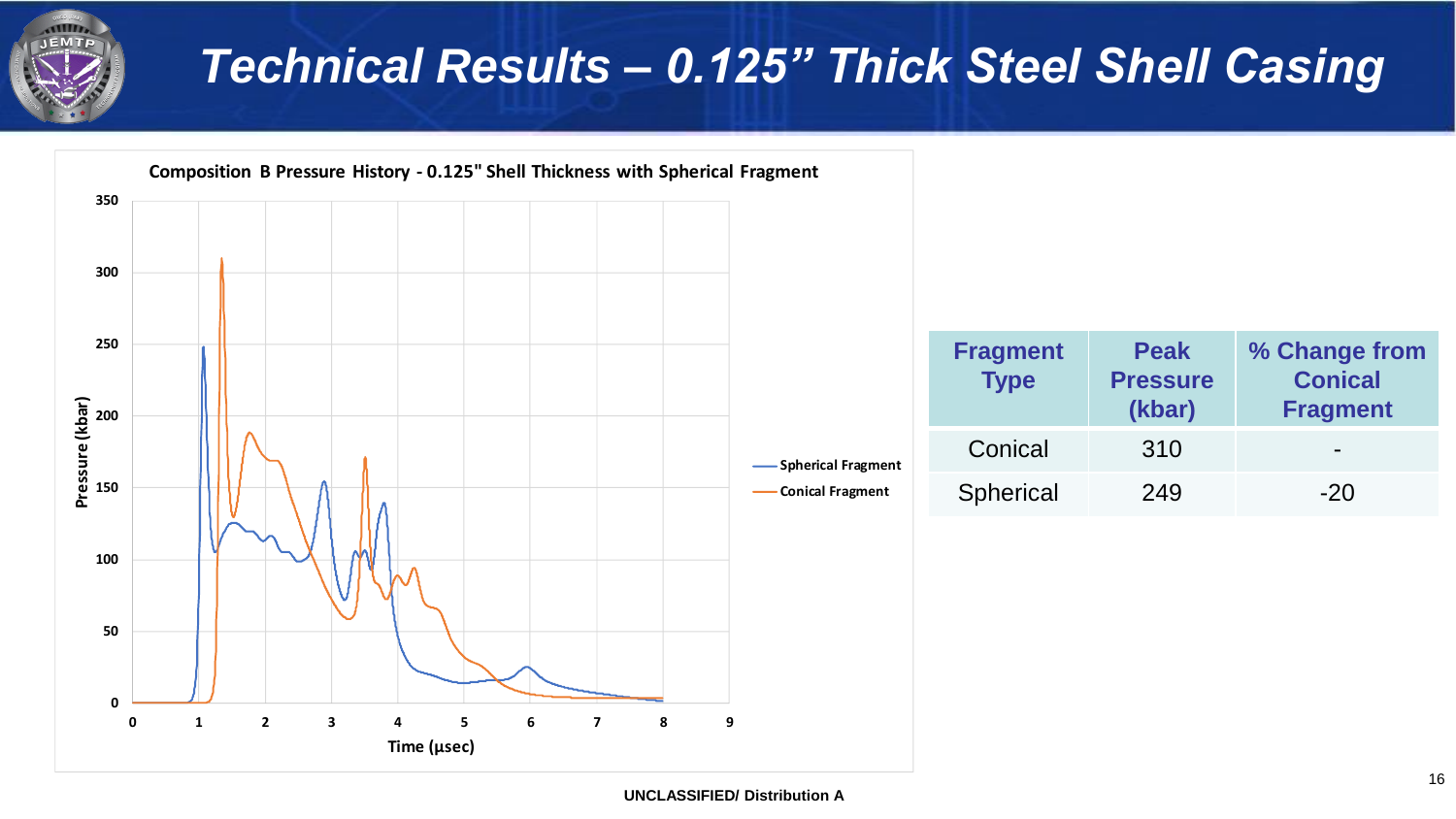

# *Summary and Conclusions – Standard Fragment*

- ➢ *Modeling results showed that minor deviations in fragment impact orientation have significant effects on the peak pressure and pressure-time history experienced by the explosive fill for a range of shell casing thicknesses - all resulted in prompt detonation of Comp B explosive fill*
	- *0.5" thickness steel shell casing*
		- *2° impact orientation resulted in 12% increase in peak pressure*
		- *5° and 10° impact orientations resulted in decreases in peak pressures of 13% and 10%, respectively*
		- *20° impact orientation resulted in a decrease in peak pressure of 45%*
	- *0.25" thickness steel shell casing*
		- *All deviations from 0° resulted in decreases in peak pressures, ranging from 9-17%*
	- *0.125" thickness steel shell casing*
		- *2° impact orientation resulted in increase of 12% in peak pressure*
		- *All other deviations from 0° resulted in decreases in peak pressures of 4-5%*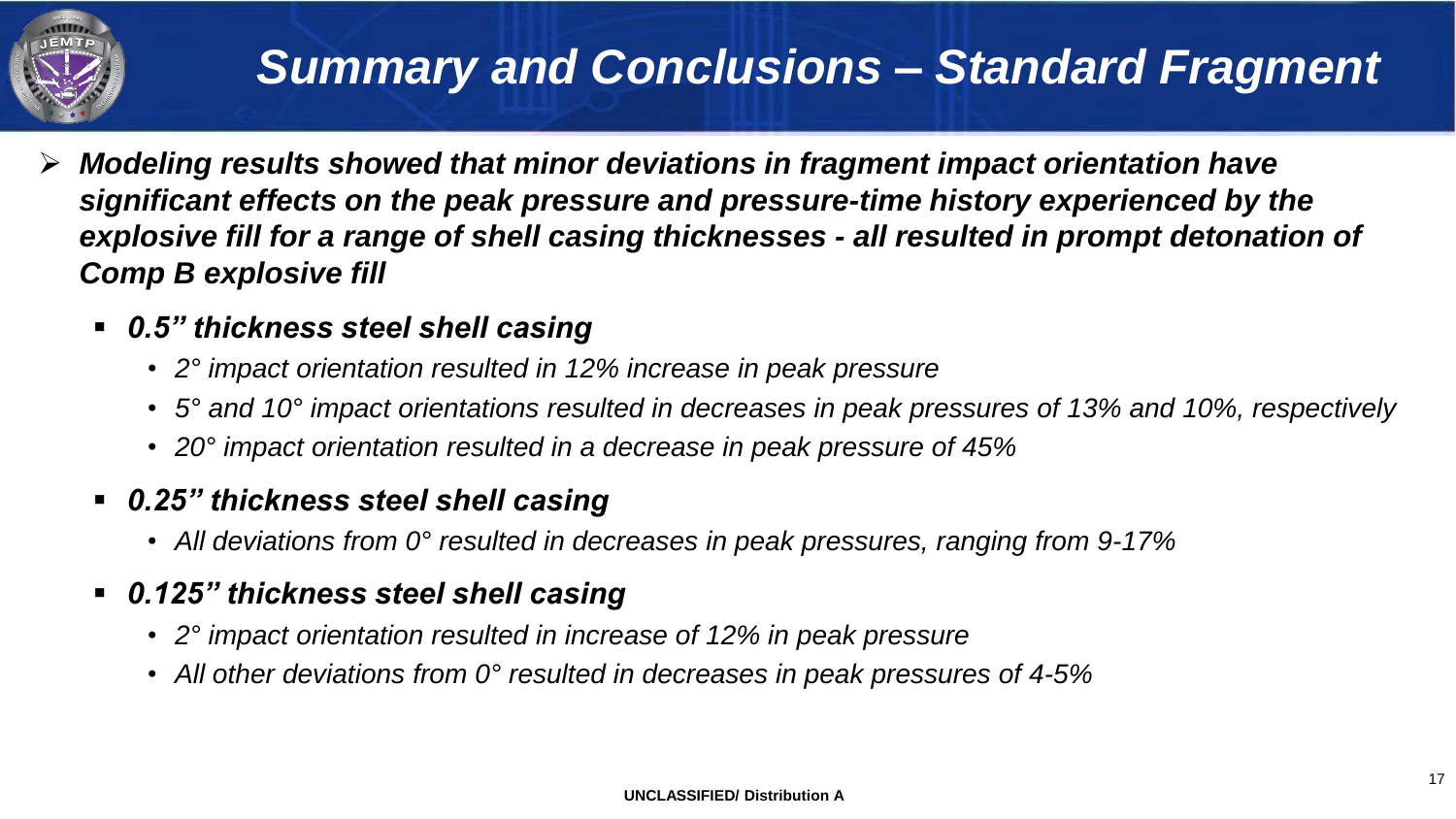

- ➢ **A spherically shaped fragment of the same mass/material was also modeled to assess viability as a replacement for the conical fragment**
- ➢ **Unfortunately, spherical fragment impact models showed significant drops in peak pressure experienced by the explosive fill at all shell thicknesses modeled in comparison to the conical fragment impact models at 0°**